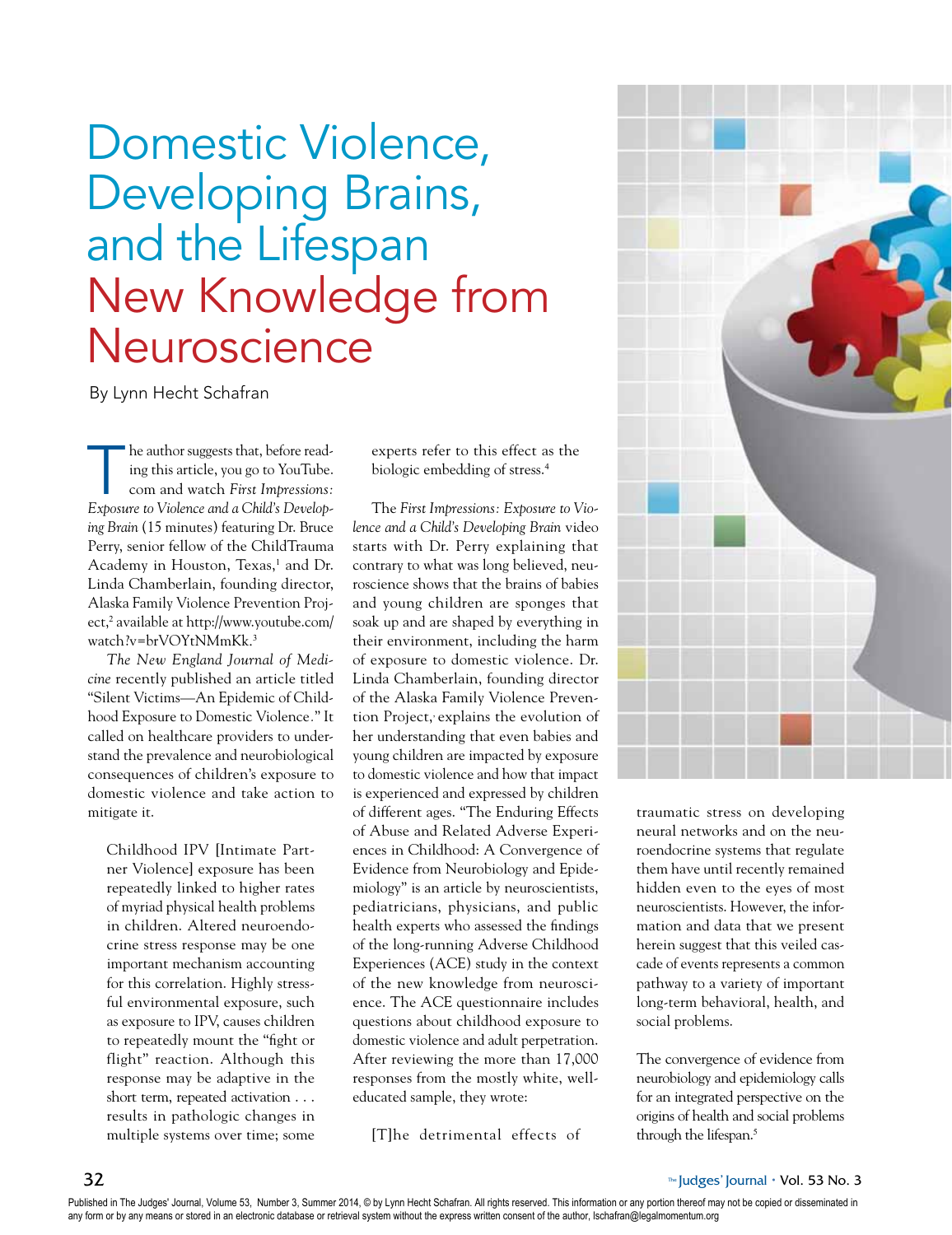

This evidence leaves no doubt that when a nonabusing parent seeks help from the courts to protect a child from exposure to domestic violence, judges' decisions can literally shape the child's brain and impact the child's mental and physical health, learning capacity, and behavior across the child's lifetime.

#### Defining Domestic Violence

The justice system's efforts to address domestic violence have been hampered by a schema that defines domestic violence as fist-in-the-face physical assault and harm to children as possible only if they see it. But domestic violence has many dimensions that together create an ongoing climate of tension and fear. In *A*  *Judicial Guide to Child Safety in Custody Cases*, the National Council of Juvenile and Family Court Judges provides this comprehensive definition:

[Domestic violence is] a pattern of assaultive and coercive behaviors that operate at a variety of levels physical, psychological, emotional, financial or sexual—that one parent uses against the other parent. The pattern of behaviors is neither impulsive nor "out of control" but is purposeful and instrumental in order to gain compliance or control.<sup>6</sup>

Articles about domestic violence sometimes describe children as "witnesses," a problematic term for two reasons. First, "witness" implies a passive bystander, whereas children are deeply engaged with everything that happens in their family environment. Second, a child might never see or hear the physical or sexual abuse yet be profoundly harmed by the atmosphere of fear in which he or she lives. The preferred terminology is children "exposed" to domestic violence.

# The Social Science Is Confirmed and Explained by the Neuroscience

Social science research amassed over the last few decades documents the many ways exposure to domestic violence undermines children's mental and physical health, social and emotional development, and interpersonal relationships, as well as the fact that it is often intergenerational.<sup>7</sup> Exposure to domestic violence can lead to behaviors "such as substance abuse, suicide attempts, and depressive disorders."8 A review of the social science literature published just between 1995 and 2006 identified over 1,000 articles and concluded:

At its most basic level, living with the abuse of their mother is to be considered a form of emotional abuse, with negative implications for children's emotional and mental health and future relationships. . . . Growing up in an abusive home<sup>9</sup> can critically jeopardize the developmental

progress and personal ability of children, the cumulative effect of which may be carried into adulthood and can contribute significantly to the cycle of adversity and violence. Exposure to domestic violence may have a varied impact at different stages with early and prolonged exposure potentially creating more severe problems because it affects the subsequent chain of development.10

The social science and the neuroscience may be thought of as the "what" and the "why." Social science tells us *what* exposure to domestic violence does to children's development and behavior. Neuroscience tells us *why*.

## The Neuroscience

Dr. Bruce Perry, as noted above, is a senior fellow at the ChildTrauma Academy in Houston; Dr. Jack P. Shonkoff is director of the Center for the Developing Child at Harvard University; and Dr. Edward Tronick is director of the Child Development Unit at Harvard. Many of their publications on the neuroscience of developing brains are intended for nonscientists in the hope that this new knowledge will find its way into public policy, the legal system, education, and public health, to the benefit of the individual child and society as a whole. This summary is drawn from several of their publications and videos, all available online.<sup>11</sup>

In infancy and young childhood, the



Lynn Hecht Schafran is an attorney and director of the National Judicial Education Program, a project of Legal Momentum in cooperation with

the National Association of Women Judges. She can be reached at lschafran@ legalmomentum.org.

#### Summer 2014 • ™ |udges' Journal 33

Published in The Judges' Journal, Volume 53, Number 3, Summer 2014, © by Lynn Hecht Schafran. All rights reserved. This information or any portion thereof may not be copied or disseminated in any form or by any means or stored in an electronic database or retrieval system without the express written consent of the author, Ischafran@legalmomentum.org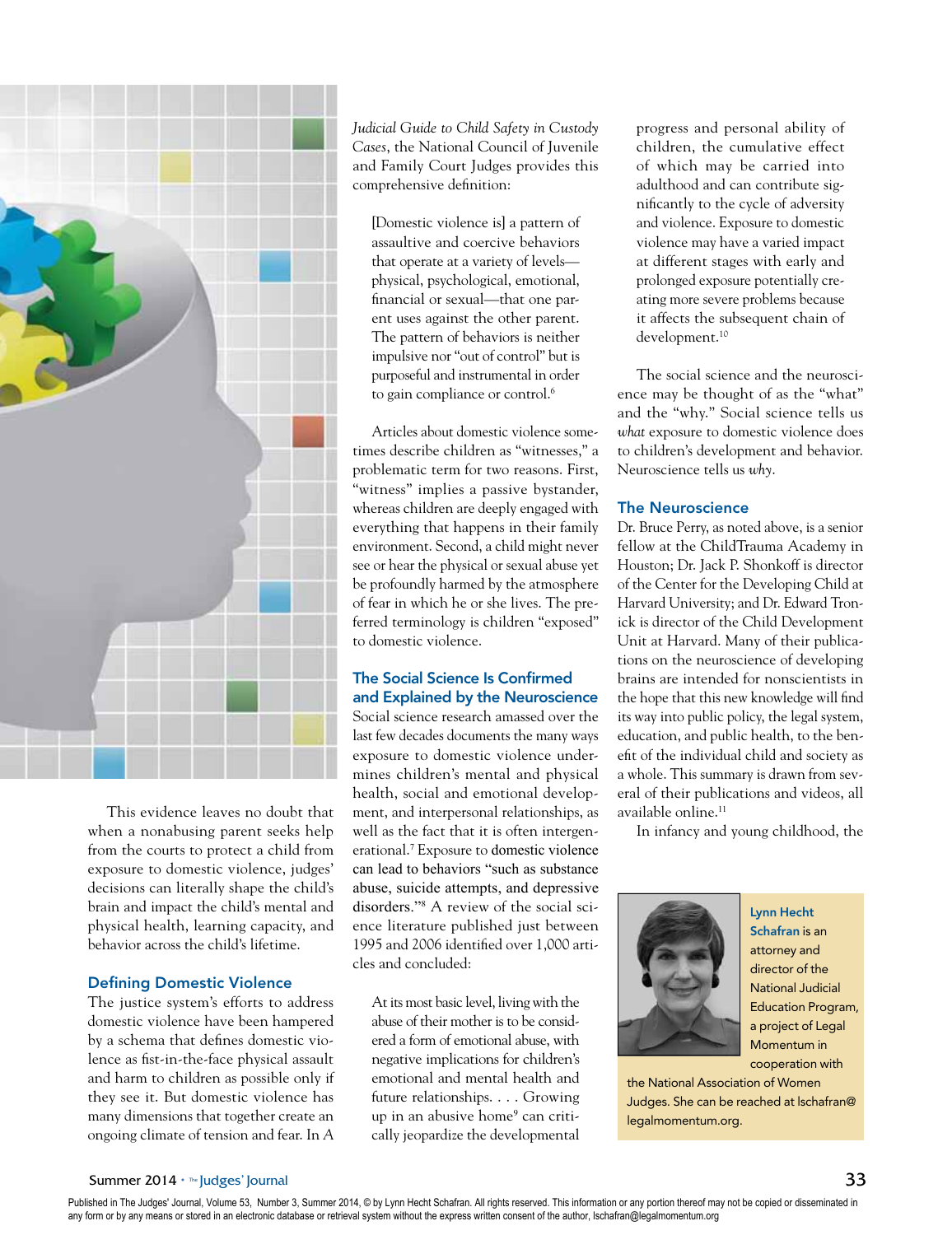human brain is extremely plastic, growing new neurons and making synaptic connections in response to sensory, perceptual, and affective experiences. Infants' experiences—most importantly, their relationship with their primary caregiver—literally shape the architecture of their brains.

Developing brains are acutely sensitive to stress and to the internal state of the to memory deficits, as seen in children and adults with post-traumatic stress disorder (PTSD). The work of the brain is carried out by circuits created by synaptic connections. When the levels of cortisol and other stress hormones rise and remain elevated for days or months at a time, these hormones "poison" the circuits developing in the brain at that time, with lifetime consequences. If the circuit affected is one that

# The most beneficial action a court can take for a child exposed to domestic violence is to end the exposure and support the protective parent.

caregiver upon whom the child depends. Even babies experience the fight-or-flight response and can dissociate or stage a mental retreat in the face of an acute or persistent threat. In a safe environment where the child has a nurturing relationship with a caregiver, moderate stress produces resilience. Some stress is normal and healthy for brain development. Children need to learn to deal with everyday stress. But in an unpredictable, tensionfilled, violent environment where the stress is inescapable, it becomes toxic, unleashing a storm of neurochemicals that result in "embedded stress."12 Children learn to become fearful through this "fear conditioning," which is strongly connected to anxiety disorders across the lifespan.

Lundy Bancroft, an expert on batterers as parents, writes that "[the] abuser creates a pervasive atmosphere of crisis in his home."13 Children persistently exposed to domestic violence live in an ongoing "alarm" state, with powerful stress hormones, particularly cortisol, repeatedly priming them to flee or fight. This alarm state has many negative consequences for brain development. The hippocampus is critical for learning and memory. Toxic stress shrinks this area of the brain, leading would otherwise be involved in building trust in a relationship, for example, absent an effective intervention that circuit is disrupted for life.

While some children exposed to domestic violence are trapped in a fight-or-flight alarm state, others—especially infants and young children who can neither fight nor flee—dissociate, sometimes called the defeat response. They turn inward, go somewhere safe in their imagination, feel as if they are observing rather than experiencing the situation from which escape is impossible. Like adults, for most children the response to an extreme stress—when neither fight nor flight is possible—may be to turn to dissociation.

Children subjected to toxic stress often display symptoms linked to the neurobiology of their major coping adaptation. The more prolonged the stressor, the greater the likelihood of long-term symptoms over the lifespan. The neurochemical system of the dissociating child predisposes to somatic complaints, withdrawal, helplessness, dependence, anxiety disorders, and major depression. The neurochemical system of the fight-or-flight child is predisposed to symptoms related to persistent hyperarousal, such as increased startle response, serious sleep disorders, anxiety, hyperactivity, conduct disorder, attention deficit and hyperactivity disorder (ADHD), and PTSD. The fact that children raised in an environment of persistent exposure to domestic violence are more likely to be violent themselves as children and adults is likely linked to their being in constant fight-or-flight mode and the cognitive distortions their fear produces. Everything—even eye contact or a shoulder tap—is perceived as threatening and elicits impulsive, violent reactions.

Dr. Perry explains that living in an alarm state has critical implications for children's ability to learn:

When a child is in a persisting state of low-level fear that results from exposure to violence, the primary areas of the brain that are processing information are different from those in a child from a safe environment. The calm child may sit in the same classroom next to the child in an alarm state, both hearing the same lecture by the teacher. Even if they have identical IQs, the child that is calm can focus on the words of the teacher and, using neocortex, engage in abstract cognition. The child in an alarm state will be less efficient at processing and storing the verbal information the teacher is providing.<sup>14</sup>

The resulting failure to learn has consequences across the lifespan.

## What Can a Judge Do for Children Exposed to Domestic Violence?

Children's healthy brain development is supported by a nurturing relationship with one or more adults, especially the child's primary caregiver, usually the mother. The most important thing a judge can do to protect children exposed to domestic violence and help them heal is to end their exposure and support the child's relationship with the nonabusing parent.

The critical importance of the child's connection to the nurturing parent is dramatically illustrated in a DVD titled *Helping Babies from the Bench: Using the* 

Published in The Judges' Journal, Volume 53, Number 3, Summer 2014, © by Lynn Hecht Schafran. All rights reserved. This information or any portion thereof may not be copied or disseminated in any form or by any means or stored in an electronic database or retrieval system without the express written consent of the author, Ischafran@legalmomentum.org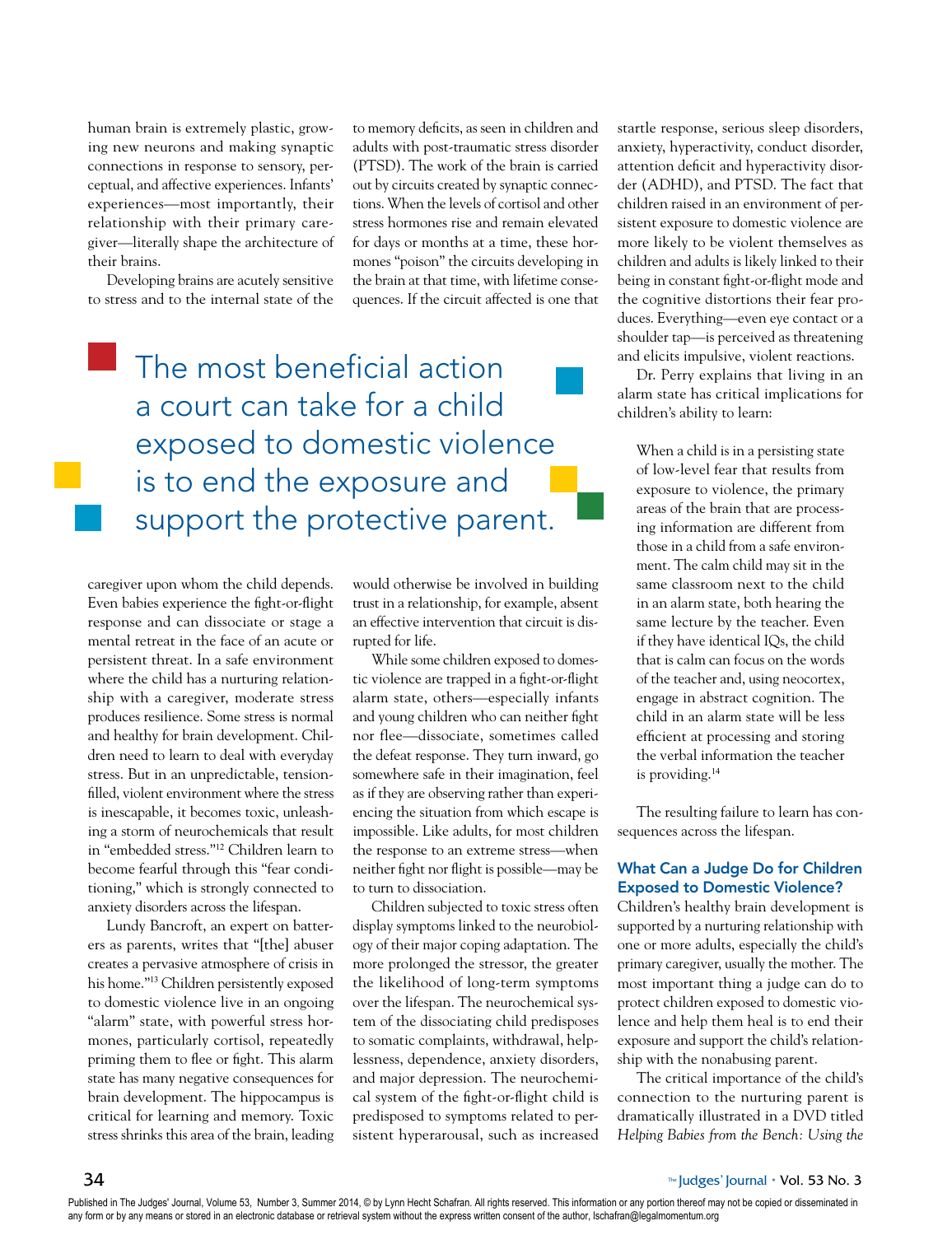*Science of Early Childhood Development in Court*, <sup>15</sup> created by Florida Judge Cindy Lederman, a pioneer in using neuroscience to improve children's lives. Judge Lederman's DVD presents the neuroscience of the developing brain and the operations of her court and related agencies. Judges find that a segment of the DVD is helpful in understanding why it is vital to support and protect the bond between a child and his or her nurturing parent. It is the "Still Face Experiment" in which Dr. Tronick films a mother interacting with her yearold baby, which is available on YouTube.<sup>16</sup>

The child is in an infant seat while the mother crouches to be on eye level with her. She greets the baby; the baby greets her. The baby points; the mother looks in the direction in which the baby is pointing. They are closely engaged with each other, keeping eye contact, smiling, talking or making responsive noises, coordinating their emotions and intentions.

Then the mother is asked to turn away and turn back with a "still" face. The baby is immediately puzzled and tries to engage her in the kind of reciprocal communication she expects, but the mother remains impassive. Within two minutes the baby's stress is palpable. When she cannot elicit the engaged reaction she expects, she reacts with clearly negative emotions and screechy, beseeching sounds. Then the mother smiles and engages in her usual interactive play with the baby. Instantly the child is happy again.

# Implications for the Courts of the New Knowledge from **Neuroscience**

The new knowledge from neuroscience has significant implications for many kinds of court cases as well as community safety.

## *Abuse and Neglect*

Sometimes mothers seeking an order of protection are themselves charged with "failure to protect" and lose their children to foster care for "allowing" their children to be exposed to domestic violence. Apart from the fact that this outcome has been held unconstitutional,<sup>17</sup> and the irony of charging a protective mother with "failure to protect," from a neuroscience

point of view this outcome is profoundly harmful for children. The most beneficial action a court can take for a child exposed to domestic violence is to end the exposure and support the nonabusive parent's efforts to protect the child. Support includes helping her to secure the services she needs, a safe place to live, and economic independence so that she and the child need not return to the batterer.

In some cases, it is necessary to remove children because the mother does not recognize that the maltreatment, cruelty, and exploitation to which she is being subjected is harmful to her and her children.18 These are complex cases, but in *Helping Babies from the Bench*, Dr. Shonkoff observes that child welfare agencies blunder in how they use foster care. Repeatedly changing children's placements is intended to prevent children from forming a close attachment with their foster parents. Neuroscience shows that having a close attachment with a nurturing parental figure supports healthy brain development and, in cases like these, can restore brain health.<sup>19</sup>

#### *Custody and Visitation*

Today every state's custody statute includes domestic violence as a factor to be considered in determining the best interests of the child, the standard for determining custody and visitation. Yet numerous studies over many years document that courts often award custody, joint custody, and unsupervised visitation to abusers.20 What if, instead of saying that children exposed to domestic violence are "at risk," we said children exposed to domestic violence are "at risk of brain damage"? How would that shape perceptions of the "best interests of the child"?

The United States is having a national conversation about whether children should participate in contact sports because neuroscience has shown that concussions bounce the brain against the skull ("brain slosh"), resulting in traumatic brain injury and the long-term consequences that led former players to sue the National Football League.<sup>21</sup> Similarly, neuroscience now shows us that for children, chronic exposure to domestic violence also results in physical changes to the brain, impairment of brain function, and consequences for physical and mental health over the lifespan. Toxic stress changes the architecture of the child's brain. It is no less a physical agent of injury than brain slosh.

#### *Custody Evaluators*

Many judges rely on custody evaluators when making custody and visitation decisions. Repeated studies find that many evaluators know nothing about domestic violence and insist it does not harm children.22 Neuroscience shows us that exposure to domestic violence harms children's brains at the neuronal level, with lifetime consequences. Judges should require anyone seeking appointment as a custody evaluator to demonstrate knowledge of domestic violence and the relevant social science and neuroscience. Children's lives are at risk.

#### *The Hague Convention*

The 1980 Hague Convention on the Civil Aspects of International Child Abduction<sup>23</sup> provides that apart from a few defenses, children abducted from their country of habitual residence should be quickly returned. Many "taking" parents are caregiver mothers<sup>24</sup> who assert that they were fleeing domestic violence to secure safety for their children and themselves.<sup>25</sup> They invoke the section  $13(b)$ defense, which states that a child need not be returned if there is "a grave risk that his or her return would expose the child to physical or psychological harm or otherwise place the child in an intolerable situation." In 2010 the U.S. State Department acknowledged that "many" U.S. courts ignore the scientific evidence documenting that domestic violence against mothers harms children and return children to their mothers' abusers,<sup>26</sup> raising "significant issues related to the safety of the child and the accompanying parent."27 Neuroscience helps judges assess "grave risk" in the domestic violence context. The toxic stress that harms developing brains comes from living in a chronic state of tension and fear. The risk for children cannot be measured solely by the gravity of their mother's physical wounds.

Published in The Judges' Journal, Volume 53, Number 3, Summer 2014, © by Lynn Hecht Schafran. All rights reserved. This information or any portion thereof may not be copied or disseminated in any form or by any means or stored in an electronic database or retrieval system without the express written consent of the author, Ischafran@legalmomentum.org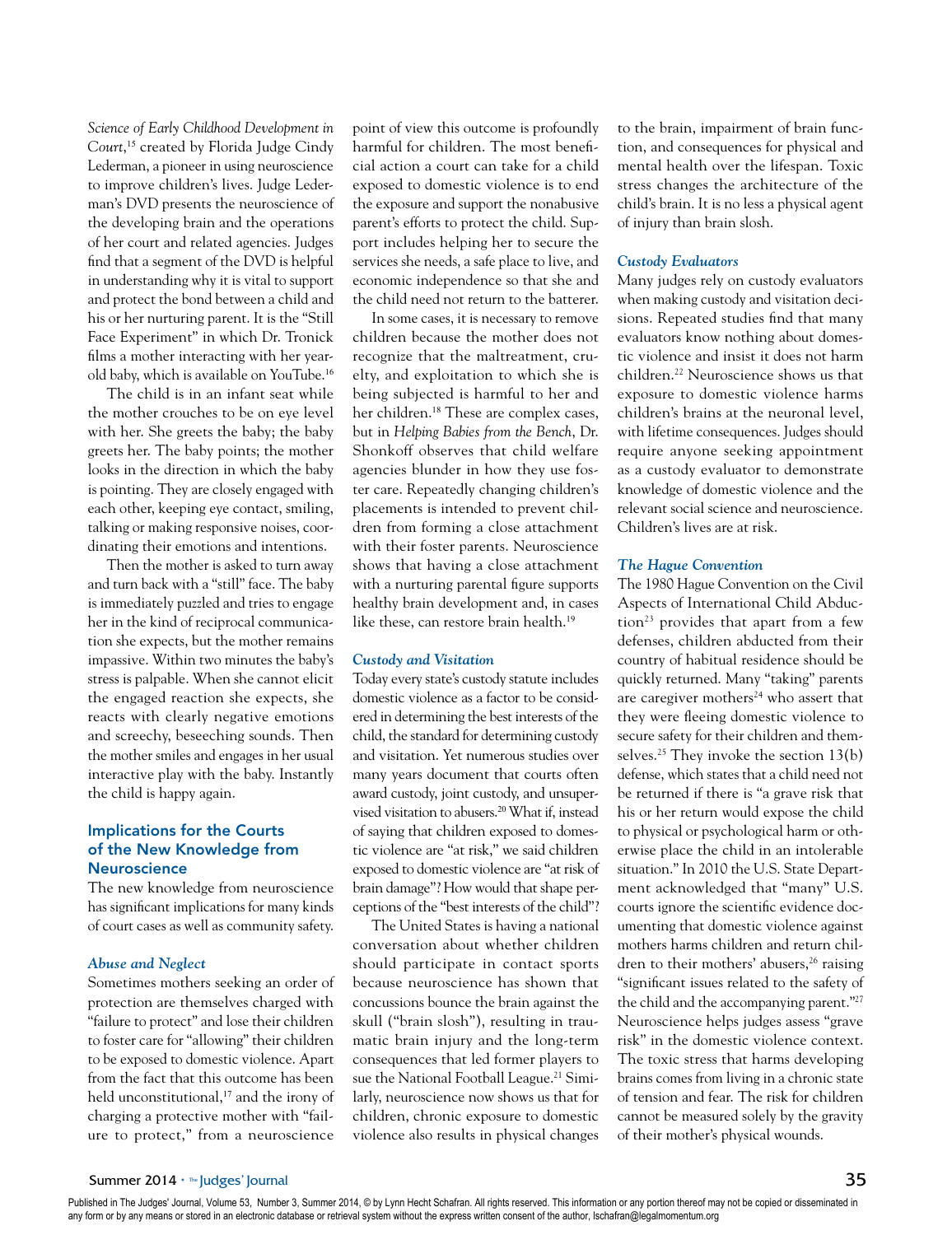#### *Judicial Education*

Judicial education programs about domestic violence often include the social science research demonstrating the harm of exposure for children. It is time for these programs to include the new knowledge from neuroscience. Judge Cindy Lederman writes, "Although judges have limited time off the bench, they need to be made aware of relevant child-development research as often as they stay abreast of relevant appellate decisions involving procedure, evidence, and substantive law."28 With the new knowledge from neuroscience, "[t]he court can be viewed as a unique public-health setting with great potential for changing human behavior."<sup>29</sup>

# Conclusion

Many neuroscientists focus not only on the individual child, but also on how children's exposure to domestic violence has created a massive public health problem with serious implications for community safety. The U.S. Attorney General's National Task Force on Children Exposed to Violence reported that children's exposure to violence, including domestic violence, is a "national crisis . . . with effects lasting well into adulthood."30 The social science literature review quoted earlier reported:

[L]ongitudinal studies on pathways to delinquency have shown that young offenders are more likely to have been exposed to domestic violence, compared to their non-exposed counterparts and to become involved in anti-social behavior, violent crime, substance abuse, further delinquency and adult criminality. Finally, there is an association between exposure to domestic violence and peer aggression and bullying.<sup>31</sup>

Now we learn from neuroscience why this is so: Children exposed to repeated violence live in a perpetual "alarm" state, always ready to fight or flee, and carry that childhood adaptation into their adult lives. Dr. Perry offers this lesson for public policy, health policy, and the courts:

Law, policy and practice that are biologically respectful are more effective and enduring. . . . If society ignores the laws of biology, there will inevitably be neurodevelopmental consequences. If, on the other hand, we choose to continue researching, educating and creating problem-solving models, we can shape optimal developmental experiences for our children. The result will be no less than a realization of our potential as a humane society.<sup>32</sup>

Human brain development is a long process, and exposure to domestic violence has specific impacts on children of all ages, from infants to teens. Thus, judges need to be mindful that in any case where a child has been exposed to domestic violence or is at risk of exposure in the future, in the words of Dr. Shonkoff, "Judges hold the integrity of a developing child's brain in their hands." $33$ 

#### Endnotes

1. ChildTrauma Academy, http:// childtrauma.org.

2. *Alaska Family Violence Prevention Project*, Div. of Pub. Health, Alaska Dep't of Health & Soc. Servs., http://dhss.alaska.gov/ dph/Chronic/Pages/InjuryPrevention/akfvpp/ default.aspx.

3. First Impressions: Exposure to Violence and a Child's Developing Brain (Cal. Att'y Gen. 2008).

4. Megan Bair-Merritt et al. *Silent Victims—An Epidemic of Childhood Exposure to Domestic Violence*, N. Eng. J. Med. (Oct. 31, 2013), http://www.nejm.org/doi/full/10.1056/ NEJMp1307643?query=TOC.

5. Robert F. Anda, Vincent J. Felitti, J. Douglas Bremmer, John D. Walker, Charles Whitfield, Bruce D. Perry, Shanta R. Dube & Wayne H. Giles, *The Enduring Effects of Abuse and Related Adverse Experiences in Childhood: A Convergence of Evidence from Neurobiology and Epidemiology*, 256 Eur. Archives of Psychiatry & Clinical Neuroscience, no. 3, Apr. 2006, at 174, reprinted in NIH Public Access 8, *available at* http://www. ncbi.nlm.nih.gov/pmc/articles/PMC3232061/pdf/ nihms340170.pdf.

6. Nat'l Council of Juvenile & Family COURT JUDGES, A JUDICIAL GUIDE TO CHILD SAFETY IN CUSTODY CASES 8 (2008). With respect to sexual abuse, see Nat'l JUDICIAL EDUC. Program, Intimate partner Sexual Abuse: The Hidden Dimension of Domestic Violence Cases, web course available at http://www.njepipsacourse.org, and Lynn Hecht Schafran, *Risk Assessment and Intimate Partner Sexual Abuse:*  The Hidden Dimension of Domestic Violence, JUDIcature, Jan.–Feb. 2010, at 161. The concept of ongoing "coercive control" was developed by Dr. Evan Stark and is central to understanding domestic violence. Evan Stark, Coercive Control: How Men Entrap Women in Personal Life (2007); Evan Stark, *Coercive Control*, Fatality Rev. Bull., Spring 2010, at 2, *available at* http:// www.ncdsv.org/images/NDVFRI\_FatalityReview Bulletin\_Spring2010.pdf.

7. *E.g.*, Am. Bar Ass'n Ctr. on Children & the Law, The Impact of Domestic Violence on Children (1994); Spouse Abuse—Statutory Presumption in Child Custody Litigation, H. Con. Res. 172, 101st Cong. (1990) (sense of Congress that every state should create a statutory presumption "[t]hat it is detrimental to the child to be placed in the custody of the abusive parent").

8. Anda et al., *supra* note 5, at 174, reprinted in NIH Public Access at 3.

9. With respect to writing about domestic violence generally, phrases such as "abusive relationship" or "abusive home" are inaccurate because they create the invisible perpetrator. Relationships and homes are not abusive; people are.

10. Stephanie Holt, Helen Buckley & Sadhbh Whelan, *The Impact of Exposure to Domestic Violence on Children and Young People: A Review of the*  Literature, 32 CHILD ABUSE & NEGLECT 797,799, 802 (2008) (citations omitted). This article provides specifics on the way exposure to domestic violence impacts children of different ages: infants, toddlers, pre-schoolers, school-aged children, and teenagers. A useful resource for this detailed information is a free E-book, published by the London, Ontario, Centre for Children and Families in the Justice System: Allison Cunningham & Linda Baker, Little Eyes, Little Ears: How Violence Against a Mother Shapes Children As They Grow (2007), *available at* http:// www.yellowbrickhouse.org/english/2010/03/17/ free-e-book-little-eyes-little-ears.

11. Nat'l Sci. Council on the Developing Child, *Persistent Fear and Anxiety Can Affect Young Children's Learning and Development* (Working Paper No. 9, 2010), http://www.developingchild.harvard.edu; First Impressions*, supra* note 3;

Published in The Judges' Journal, Volume 53, Number 3, Summer 2014, © by Lynn Hecht Schafran. All rights reserved. This information or any portion thereof may not be copied or disseminated in any form or by any means or stored in an electronic database or retrieval system without the express written consent of the author, Ischafran@legalmomentum.org